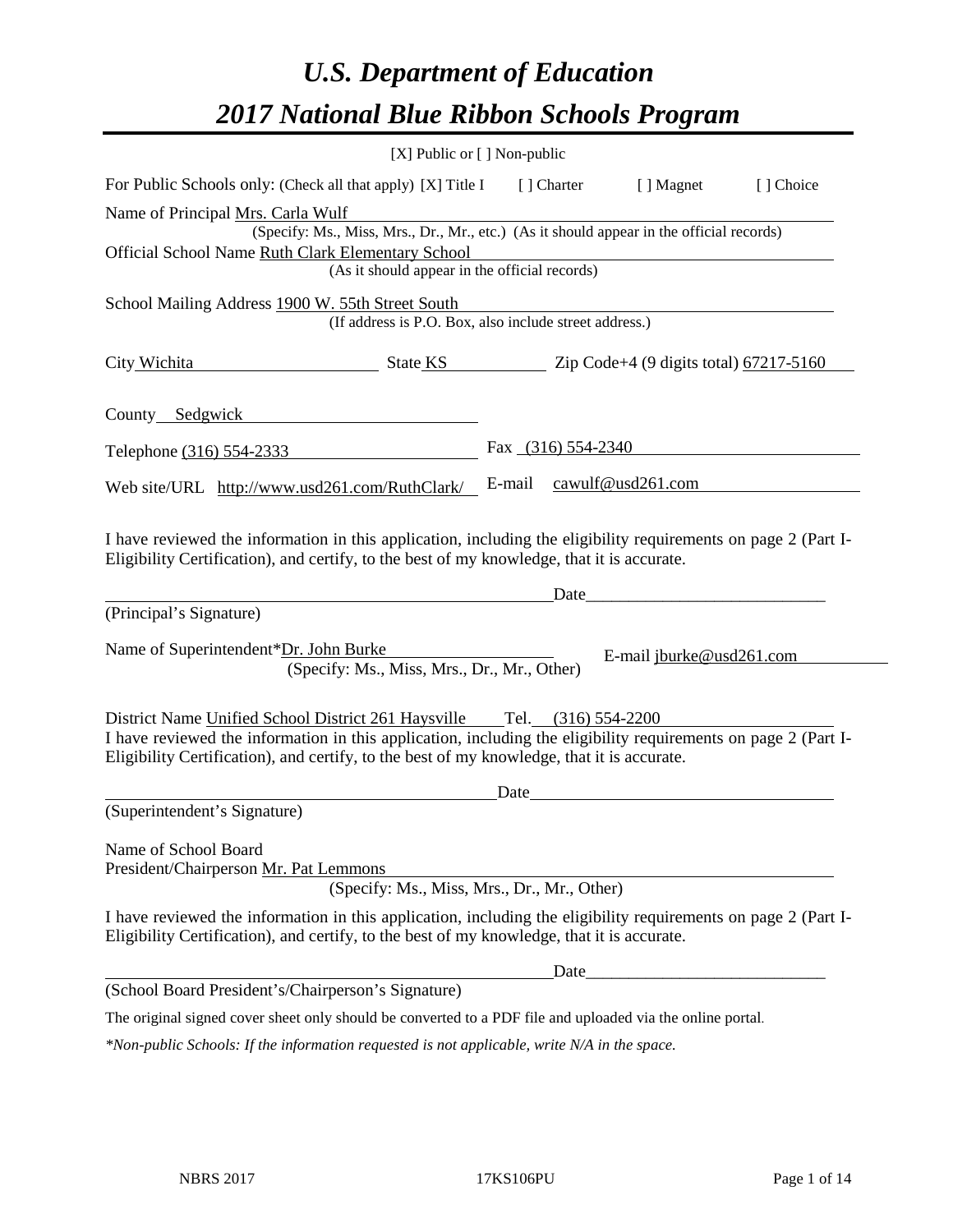The signatures on the first page of this application (cover page) certify that each of the statements below, concerning the school's eligibility and compliance with U.S. Department of Education and National Blue Ribbon Schools requirements, are true and correct.

- 1. The school configuration includes one or more of grades K-12. (Schools on the same campus with one principal, even a K-12 school, must apply as an entire school.)
- 2. All nominated public schools must meet the state's performance targets in reading (or English language arts) and mathematics and other academic indicators (i.e., attendance rate and graduation rate), for the all students group and all subgroups, including having participation rates of at least 95 percent using the most recent accountability results available for nomination.
- 3. To meet final eligibility, all nominated public schools must be certified by states prior to September 2017 in order to meet all eligibility requirements. Any status appeals must be resolved at least two weeks before the awards ceremony for the school to receive the award.
- 4. If the school includes grades 7 or higher, the school must have foreign language as a part of its curriculum.
- 5. The school has been in existence for five full years, that is, from at least September 2011 and each tested grade must have been part of the school for the past three years.
- 6. The nominated school has not received the National Blue Ribbon Schools award in the past five years: 2012, 2013, 2014, 2015, or 2016.
- 7. The nominated school has no history of testing irregularities, nor have charges of irregularities been brought against the school at the time of nomination. The U.S. Department of Education reserves the right to disqualify a school's application and/or rescind a school's award if irregularities are later discovered and proven by the state.
- 8. The nominated school has not been identified by the state as "persistently dangerous" within the last two years.
- 9. The nominated school or district is not refusing Office of Civil Rights (OCR) access to information necessary to investigate a civil rights complaint or to conduct a district-wide compliance review.
- 10. The OCR has not issued a violation letter of findings to the school district concluding that the nominated school or the district as a whole has violated one or more of the civil rights statutes. A violation letter of findings will not be considered outstanding if OCR has accepted a corrective action plan from the district to remedy the violation.
- 11. The U.S. Department of Justice does not have a pending suit alleging that the nominated school or the school district as a whole has violated one or more of the civil rights statutes or the Constitution's equal protection clause.
- 12. There are no findings of violations of the Individuals with Disabilities Education Act in a U.S. Department of Education monitoring report that apply to the school or school district in question; or if there are such findings, the state or district has corrected, or agreed to correct, the findings.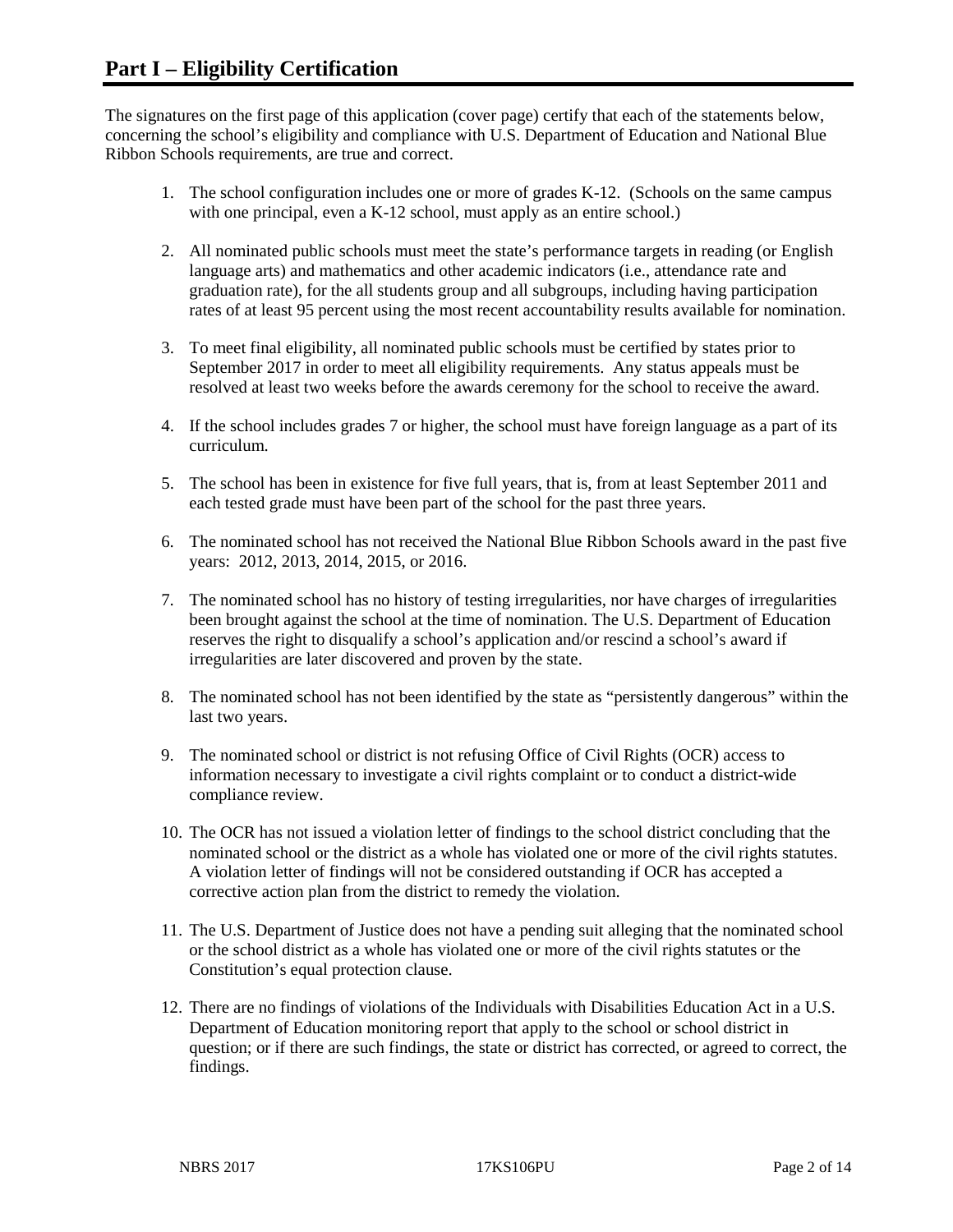### **Data should be provided for the most recent school year (2016-2017) unless otherwise stated.**

## **DISTRICT**

1. Number of schools in the district  $6$  Elementary schools (includes K-8) (per district designation): 2 Middle/Junior high schools 2 High schools 1 K-12 schools

11 TOTAL

**SCHOOL** (To be completed by all schools)

- 2. Category that best describes the area where the school is located:
	- [] Urban or large central city [ ] Suburban with characteristics typical of an urban area [X] Suburban [ ] Small city or town in a rural area [ ] Rural
- 3. Number of students as of October 1, 2016 enrolled at each grade level or its equivalent in applying school:

| Grade                           | # of         | # of Females | <b>Grade Total</b> |
|---------------------------------|--------------|--------------|--------------------|
|                                 | <b>Males</b> |              |                    |
| <b>PreK</b>                     | 33           | 35           | 68                 |
| $\mathbf K$                     | 31           | 27           | 58                 |
| $\mathbf{1}$                    | 26           | 26           | 52                 |
| $\overline{2}$                  | 23           | 33           | 56                 |
| 3                               | 24           | 25           | 49                 |
| 4                               | 24           | 20           | 44                 |
| 5                               | 25           | 28           | 53                 |
| 6                               | 0            | $\theta$     | 0                  |
| 7                               | 0            | 0            | 0                  |
| 8                               | 0            | 0            | 0                  |
| 9                               | 0            | 0            | 0                  |
| 10                              | 0            | 0            | 0                  |
| 11                              | 0            | 0            | $\mathbf{\Omega}$  |
| 12 or higher                    | 0            | 0            | 0                  |
| <b>Total</b><br><b>Students</b> | 186          | 194          | 380                |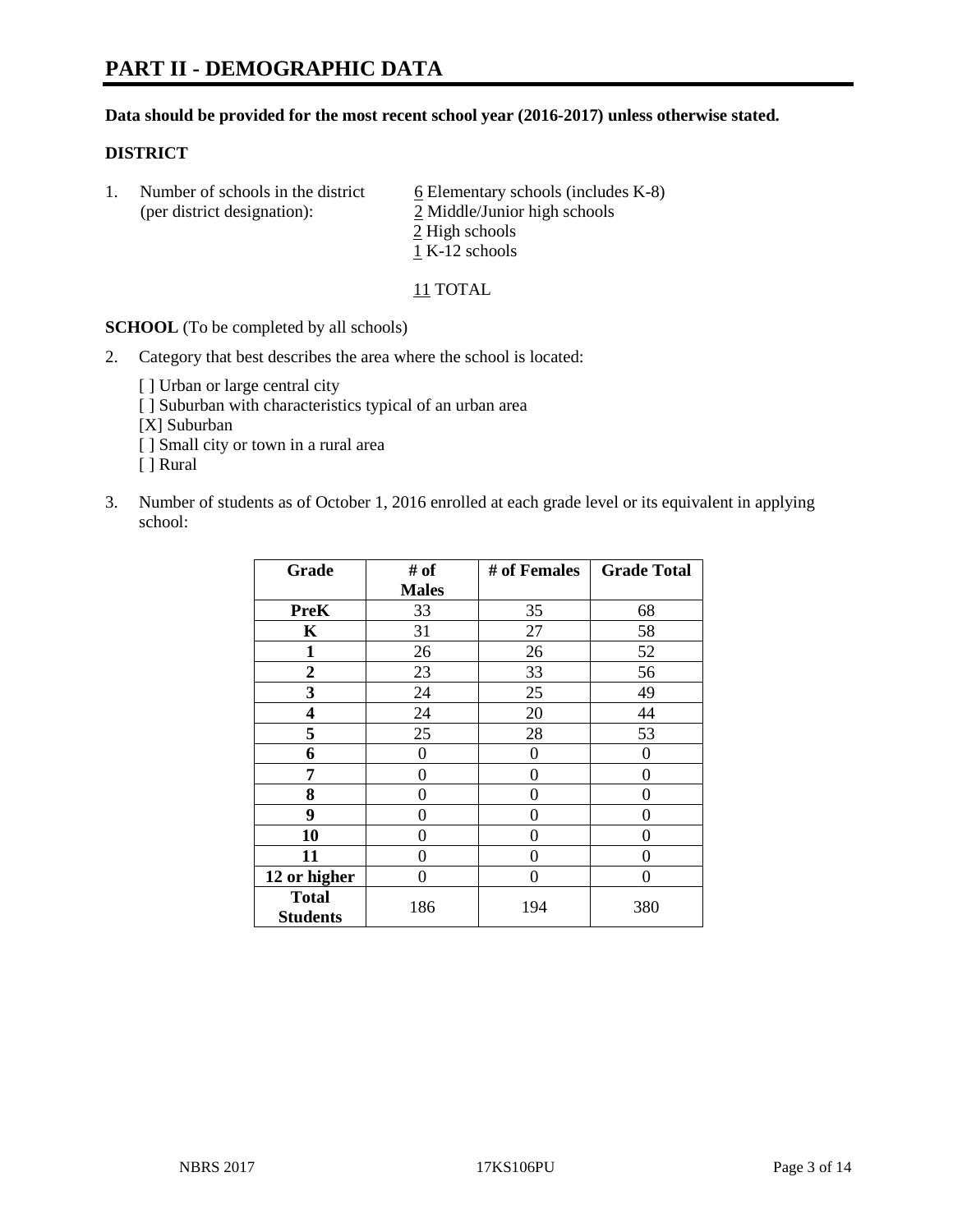4. Racial/ethnic composition of  $1\%$  American Indian or Alaska Native the school: 1 % Asian

 % Black or African American % Hispanic or Latino % Native Hawaiian or Other Pacific Islander 79 % White % Two or more races **100 % Total**

(Only these seven standard categories should be used to report the racial/ethnic composition of your school. The Final Guidance on Maintaining, Collecting, and Reporting Racial and Ethnic Data to the U.S. Department of Education published in the October 19, 2007 *Federal Register* provides definitions for each of the seven categories.)

5. Student turnover, or mobility rate, during the 2015 – 2016 school year: 4%

This rate should be calculated using the grid below. The answer to (6) is the mobility rate.

| <b>Steps For Determining Mobility Rate</b>         | Answer |
|----------------------------------------------------|--------|
| (1) Number of students who transferred to          |        |
| the school after October 1, 2015 until the         | 9      |
| end of the 2015-2016 school year                   |        |
| (2) Number of students who transferred             |        |
| <i>from</i> the school after October 1, 2015 until | 3      |
| the end of the 2015-2016 school year               |        |
| (3) Total of all transferred students [sum of      | 12     |
| rows $(1)$ and $(2)$ ]                             |        |
| (4) Total number of students in the school as      | 332    |
| of October 1, 2015                                 |        |
| $(5)$ Total transferred students in row $(3)$      | 0.036  |
| divided by total students in row (4)               |        |
| $(6)$ Amount in row $(5)$ multiplied by 100        |        |

6. English Language Learners (ELL) in the school:  $10\%$ 

37 Total number ELL

Specify each non-English language represented in the school (separate languages by commas): Spanish, Vietnamese, Khamer Central, Lao, Mon-Khamer, Chinese

- 7. Students eligible for free/reduced-priced meals: 58 % Total number students who qualify: 219
- 8. Students receiving special education services: 17 %

63 Total number of students served

Indicate below the number of students with disabilities according to conditions designated in the Individuals with Disabilities Education Act. Do not add additional conditions. It is possible that students may be classified in more than one condition.

| 0 Autism                              | 0 Orthopedic Impairment                 |
|---------------------------------------|-----------------------------------------|
| 0 Deafness                            | 4 Other Health Impaired                 |
| 0 Deaf-Blindness                      | 13 Specific Learning Disability         |
| 0 Emotional Disturbance               | 21 Speech or Language Impairment        |
| 0 Hearing Impairment                  | 0 Traumatic Brain Injury                |
| 1 Mental Retardation                  | 0 Visual Impairment Including Blindness |
| $\underline{0}$ Multiple Disabilities | 24 Developmentally Delayed              |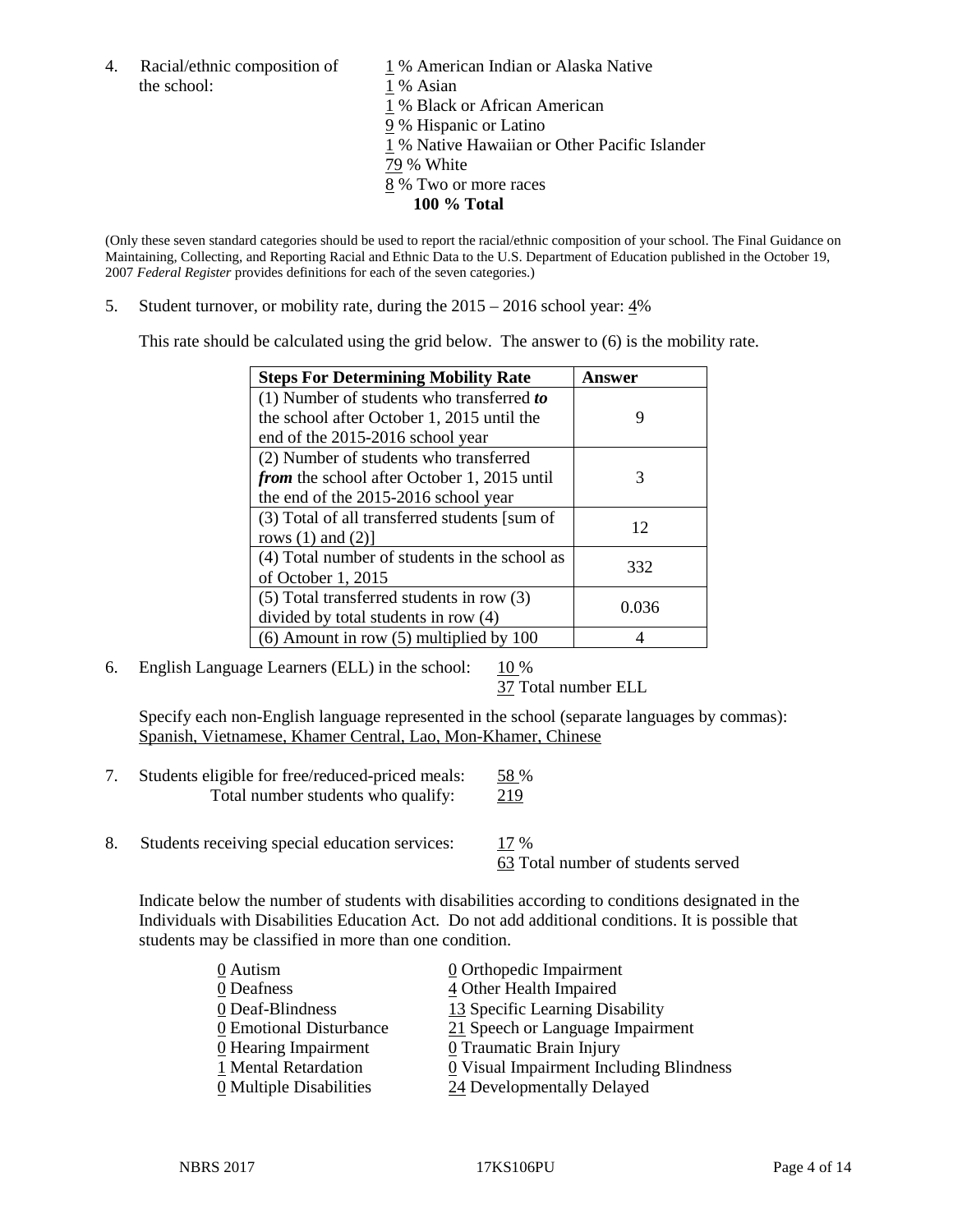- 9. Number of years the principal has been in her/his position at this school:  $6$
- 10. Use Full-Time Equivalents (FTEs), rounded to nearest whole numeral, to indicate the number of school staff in each of the categories below:

|                                        | <b>Number of Staff</b> |
|----------------------------------------|------------------------|
| Administrators                         |                        |
| Classroom teachers including those     |                        |
| teaching high school specialty         | 18                     |
| subjects                               |                        |
| Resource teachers/specialists/coaches  |                        |
| e.g., reading, math, science, special  | 9                      |
| education, enrichment, technology,     |                        |
| art, music, physical education, etc.   |                        |
| Paraprofessionals under the            |                        |
| supervision of a licensed professional | 16                     |
| supporting single, group, or classroom |                        |
| students.                              |                        |
| Student support personnel              |                        |
| e.g., guidance counselors, behavior    |                        |
| interventionists, mental/physical      |                        |
| health service providers,              | $\mathcal{D}$          |
| psychologists, family engagement       |                        |
| liaisons, career/college attainment    |                        |
| coaches, etc.                          |                        |

- 11. Average student-classroom teacher ratio, that is, the number of students in the school divided by the FTE of classroom teachers, e.g.,  $22:1$  21:1
- 12. Show daily student attendance rates. Only high schools need to supply yearly graduation rates.

| <b>Required Information</b> | 2015-2016 | 2014-2015 | 2013-2014 | 2012-2013 |     |
|-----------------------------|-----------|-----------|-----------|-----------|-----|
| Daily student attendance    | 96%       | 96%       | 96%       | 95%       | 95% |
| High school graduation rate | 0%        | 0%        | 0%        | 9%        | 0%  |

#### 13. **For high schools only, that is, schools ending in grade 12 or higher.**

Show percentages to indicate the post-secondary status of students who graduated in Spring 2016.

| <b>Post-Secondary Status</b>                  |    |
|-----------------------------------------------|----|
| Graduating class size                         |    |
| Enrolled in a 4-year college or university    | 0% |
| Enrolled in a community college               | 0% |
| Enrolled in career/technical training program | 0% |
| Found employment                              | 0% |
| Joined the military or other public service   | 0% |
| Other                                         |    |

14. Indicate whether your school has previously received a National Blue Ribbon Schools award.  $Yes$  No  $X$ 

If yes, select the year in which your school received the award.

15. In a couple of sentences, provide the school's mission or vision statement.

"One team, one goal focused on what is best for students" is our school's vision statement.

16. **For public schools only**, if the school is a magnet, charter, or choice school, explain how students are chosen to attend.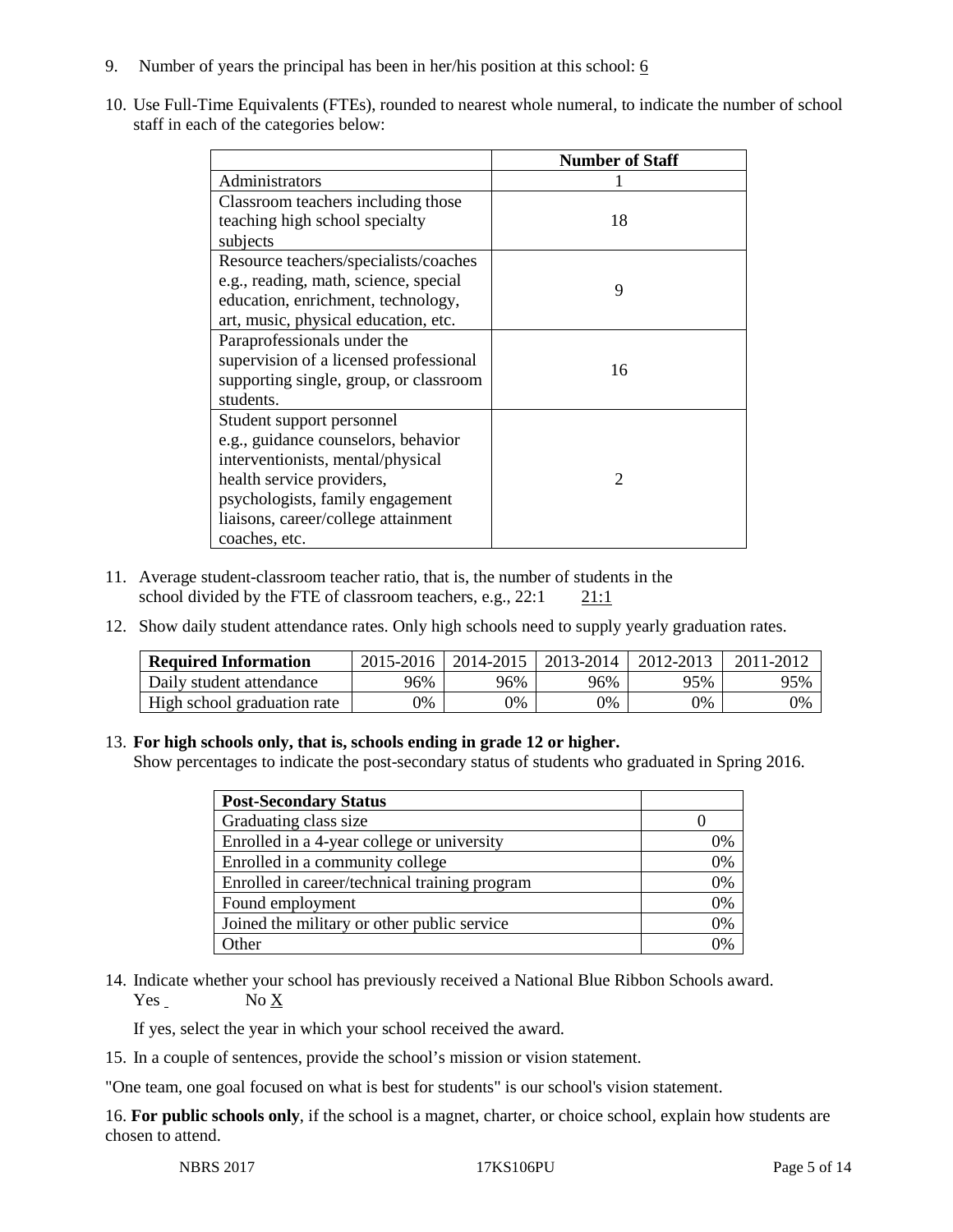# **PART III – SUMMARY**

Haysville is a small suburban town just south of Wichita, Kansas, population 11,137. The median age of the population is 33 years old. The average household income is approximately \$53, 996. Ruth Clark Elementary is one of six Haysville elementary schools. It opened in 2000 to accommodate the growing community. Ruth Clark and its students have Wichita, Kansas addresses, but are members of the Haysville school system. The school serves approximately 380 pre-kindergarteners through fifth grade students. It is a Title I School serving a population of about sixty percent free and reduced priced meals. We serve students with special needs as well as English Speakers of other Languages (ESOL), represented by six different languages.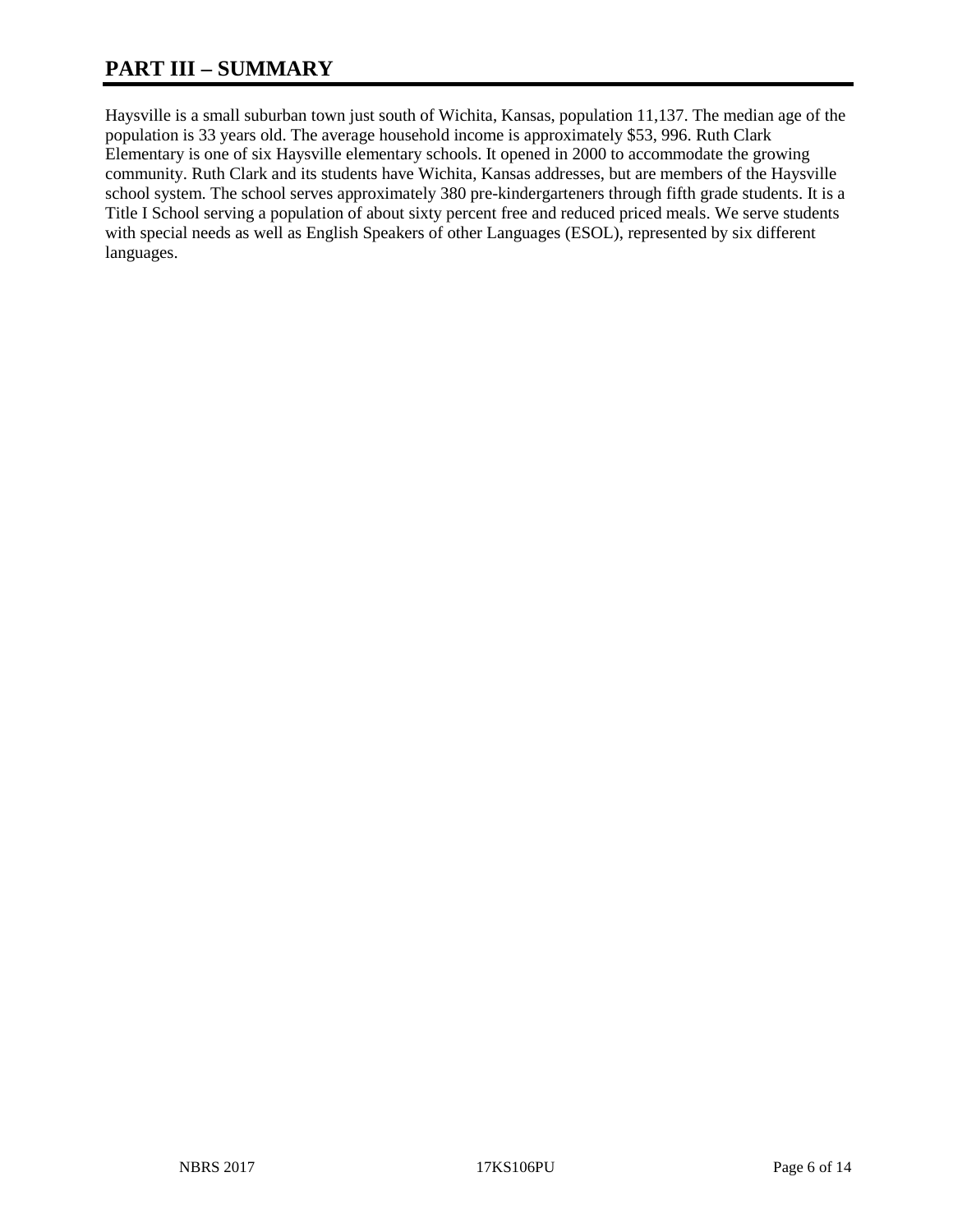# **1. Core Curriculum:**

At Ruth Clark Elementary, we utilize a rigorous, integrated curriculum for all of our learners. We truly believe that "no one rises to low expectations." To this end, the staff work together to provide opportunities for each child to reach his full potential.

Ruth Clark's reading and language arts curriculum begins with data. We test every child individually in the areas of phonological awareness, phonics, fluency, spelling and comprehension. These data drive our daily instruction. We spend two hours and twenty minutes of our day in English language arts education. We employ the Literacy First Framework from Catapult Learning. Within this framework, there is one hour dedicated to whole group instruction. However, at Ruth Clark, we take differentiation beyond the requirements of this program. At each level, we use data to determine which students need more repetition to master concepts, which students can progress at the average rate, and which students are ready to move beyond the general curriculum. Students move between classrooms and even grade levels to see needs met to the fullest. During this hour of whole group teaching, teachers use the Kansas College and Career Ready Standards (KCCRS) to design instruction in the areas of vocabulary, comprehension, fluency, word study and oral language. Time is set aside every day in every classroom for the National Reading Panel's Big Five.

Another hour each day is devoted to flexible, skills-based small group instruction. During this hour, grouping students into even smaller clusters enables teachers to pinpoint curriculum to students' exact needs. At the primary level, teachers assess in the areas of phonological awareness and phonics and use the data from these assessments to build highly engaging lessons. At the intermediate level, the key instruction in small groups shifts to reading to learn from learning to read. Using word study assessments and comprehension diagnostics to isolate student needs and instruct at their zone of proximal development is key. We built our schedule to dedicate an additional twenty minutes of each day to monitored independent reading practice. This breadth of data allows teachers to design English language arts curriculum around student need within the KCCRS.

Each day, we reserve 60 minutes minimum for instruction in mathematics. Through the utilization of Everyday Mathematics, our students make connections to real world applications. With early introduction, multiple exposures with increasing sophistication, and practice spaced throughout their mathematics career, students develop a rich understanding of the why along with the how. Differentiation also permeates our mathematics instruction. We give primary students the Early Childhood Assessment in Mathematics. Teachers form groups based on these results and use prepared hands-on activities to enable students to grow in identified areas. Staff utilizes this same assessment for intermediate students who need additional support. Again, this data enables us to meet the needs of all students.

Project-based learning is key in our educational experience at Ruth Clark in order to help meet the Kansas College and Career Ready Standards for Science upon which we base our curriculum in this area. Various grade levels host invention fairs, 3-dimensinal design challenges, and Science Technology Engineering and Math (STEM) activities. Our media specialist has written several grants to promote further science education through Ozobots and Snap Circuits and developed curriculum utilizing these. Further science integration occurs in English language arts through the purposeful study of non-fiction text and a daily research center.

The teachers at Ruth Clark make social studies curriculum come to life for students. Our fourth graders hold an annual "Wax Museum." Students research and write about people from history, create display boards. dress as the selected person and then present to an audience. Other grades help students research states by creating "States in a Bag." Our school holds a mock election each year. Students research the candidates. Following elections, we display results and allow for discussion. Each year the students of Ruth Clark honor the Constitution of the United States on Constitution Day through various events and activities. Our fifth graders take an annual trip to the state capitol building to learn firsthand about the history of our state. Fifth graders also have an active student council. In addition, teachers invite guest speakers to come and share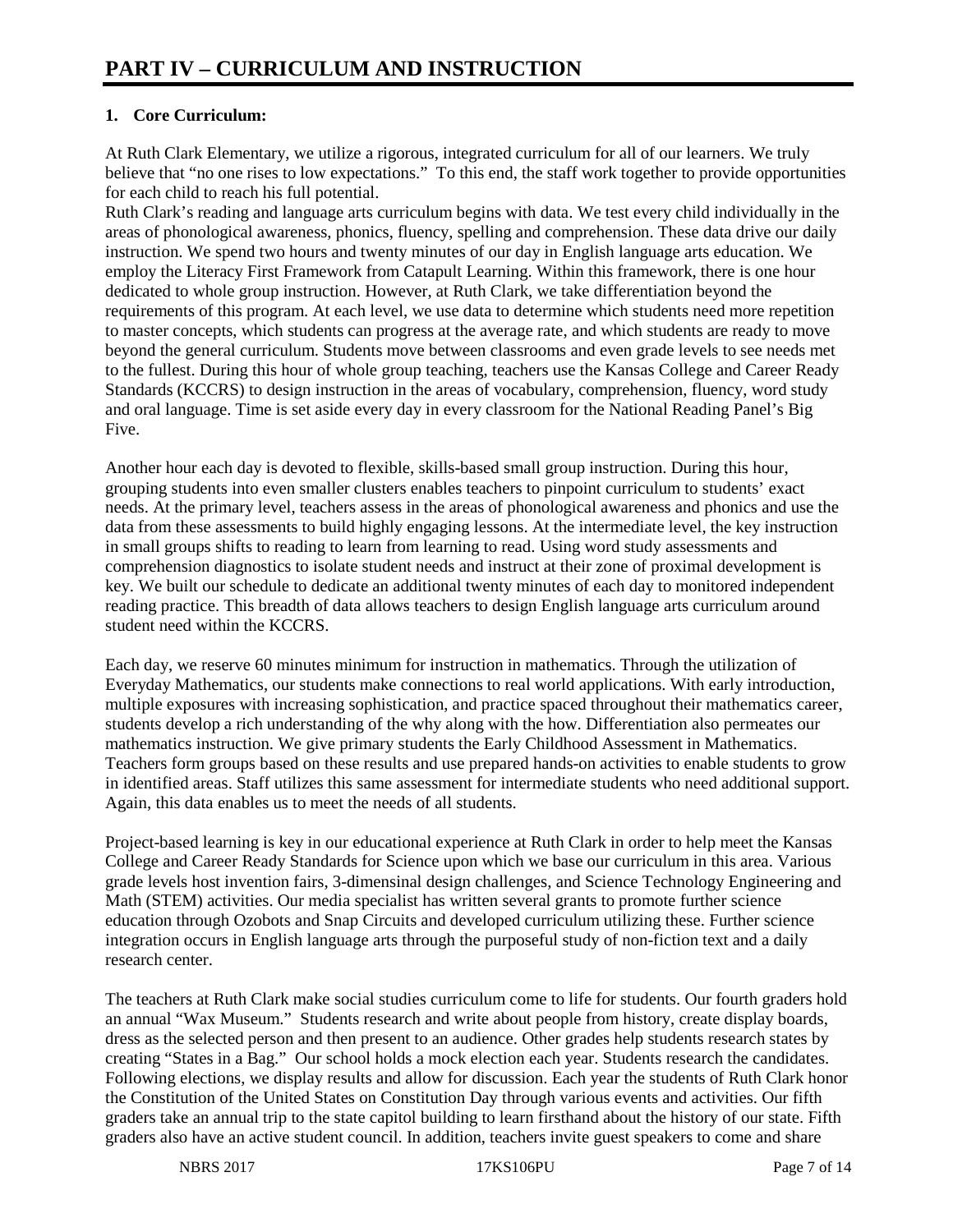with students on Law Day every May. Teachers design all of these around the Kansas Standards for History, Government, Social Studies. Like science, we embed social studies in our English language arts program through informational text and research centers.

# Preschool

Ruth Clark offers half-day preschool programs for three and four year olds. The curriculum, based upon the Kansas Early Learning Standards, includes physical health and development, social-emotional development, communication and literacy, science, mathematical knowledge, social studies, and fine arts. These tie directly to the KCCRS and provides for seamless progression. The preschool teachers follow the Literacy First Framework. This allows students to move into kindergarten knowing the day's structure. Having our preschoolers housed in our building allows preschool and primary teachers to share strategies and resources. The design of our preschool curriculum aligns with the Kansas State Department of Education and prepares our students to come to kindergarten ready to succeed in school and life.

## **2. Other Curriculum Areas:**

Students at Ruth Clark Elementary have many opportunities to learn and demonstrate the Kansas State standards for the arts. Every child in kindergarten through fifth grade goes to music class two or three times per week. Our fifth grade students select to participate in either band or orchestra. Certified teachers work with them every day to improve these skills. Our proximity to the high school affords our students several opportunities. One of these is that high school teachers come over to work with smaller groups of students. Another is that our students go to the high school to sing the National Anthem for their teams. Each year, one grade level holds a full production including, singing, acting and sets. A different grade level gets to perform a song on recorders for our annual all-school talent show. In December, we invite parents to a holiday sing-a-long. Our fourth graders walk to the high school each spring and perform during our districtwide art fair. At the art fair, each Ruth Clark student has a piece of visual art on display. Our students get to visit the art fair each year.

At Ruth Clark, health and wellness is one of our three pillars: the other two being social/emotional and academic. We have numerous opportunities to build health and physical education into our day. Each student, kindergarten through fifth grade goes to physical education class two or three times every week. Here students grow using the Kansas Physical Education Standards. An objective is posted each day and Literacy First's Anatomy of a Lesson is utilized to ensure students are not only physically fit, they are engaged and learning. All students have outdoor recess times and Noon Fitness. This is a time, just before lunch, when students are outside, tracking miles walked or run. In the mornings, students participate in 360 Power Walk. This is a time when we pair older and younger students as buddies. They walk around inside to get prepared for our day and build relationships with students in other grade levels. Our school is part of Mighty Milers. Teachers keep track of miles walked and students get tangible rewards for staying active. We also participate in Girls on the Run. This teaches female empowerment and the importance of physical fitness to third through fifth grade girls after school. At the end of both semesters, these girls run a 5K. In addition, we host The Ruth Clark Fun Run. We invite parents to come and watch as their children run. This is something our students look forward to each semester.

Every other day, students go to technology class. Our primary students learn keyboarding, parts of a computer, Microsoft Word, internet safety, Windows and PowerPoint. Our intermediate students continue to expand on each of these and work with search engines and basic coding. In addition, we embed technology in every classroom. Students are using laptops, tablets, and several other technological devices. Teachers utilize smart boards or Mimeo in nearly every lesson.

Once each month, beginning in preschool, students have a class with our guidance counselor. Lessons for primary students teach peace-making skills based on curriculum from the PeaceWorks Foundation. It empowers children to find creative and non-destructive ways to settle conflicts and to live in harmony with themselves and others. Intermediate students have lessons utilizing the Committee for Children "Steps to Respect" Curriculum. Through this curriculum, students help establish a safe, caring and respectful school climate. The students practice friendship making skills, learn to recognize bullying, utilize "I statements", reach out to others in the community and develop reporting skills to maintain a safe environment. Twice a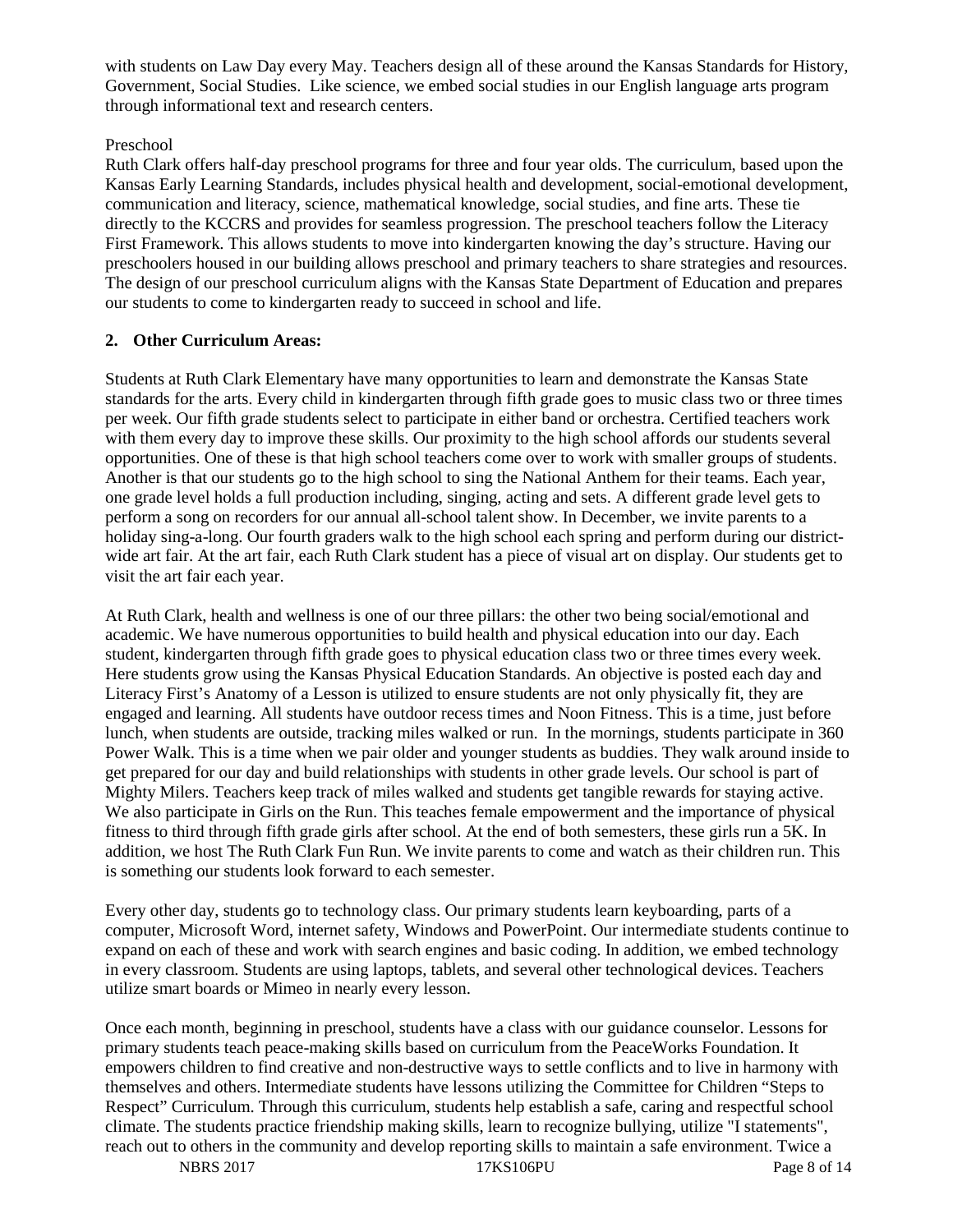year, intermediate students receive instruction through the "Here's Looking at You" Drug Education Program. In the month of April, fourth grade students dedicate an entire day to "Kids Against Tobacco" education.

At Ruth Clark, every staff member invests in the success of every child. Everyone from our foster grandmothers to our physical education teacher spends time doing everything possible to see our students achieve excellence. We believe our curriculum choices foster this drive for excellence and going above and beyond for each student.

### **3. Instructional Methods, Interventions, and Assessments:**

Ruth Clark's guiding question "what is best for students" drives our daily instructional practices. This means differentiating instruction as much as possible to meet individual needs. Data is a key factor in this process. A diagnostic assessment for phonological awareness and phonics target reading skills for all prekindergarten through fifth grade students. This tool also allows us to progress monitor students. A two-hour tier one reading block is a part of daily instruction kindergarten through fifth. All students, regular education, ESOL and special education students are flex grouped within their grade level for instruction based on where they are on the continuum. In some cases, what is best for the student, dictates the need to group across grade levels as well, moving above or below the specified curriculum. We distribute support staff based on the needs of students. These groups are fluid, allowing the students to move at their own pace. Small group centers and teacher tables allow for individualized differentiation and progress monitoring that is vital to academic success.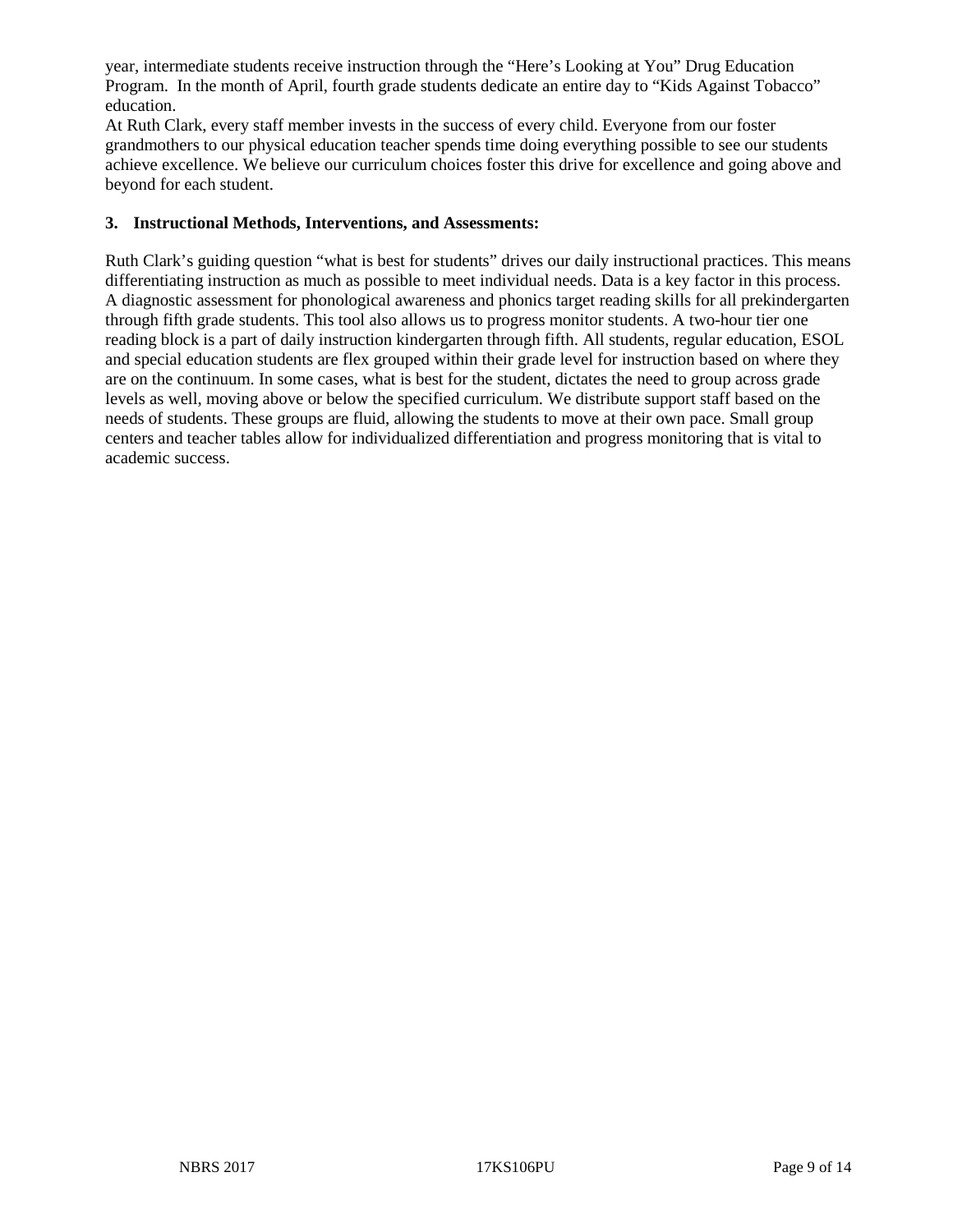a month but may meet more frequently based on the needs of our students. The members of this team are representative of our staff. They monitor behavior and academic data closely, adjusting interventions when necessary.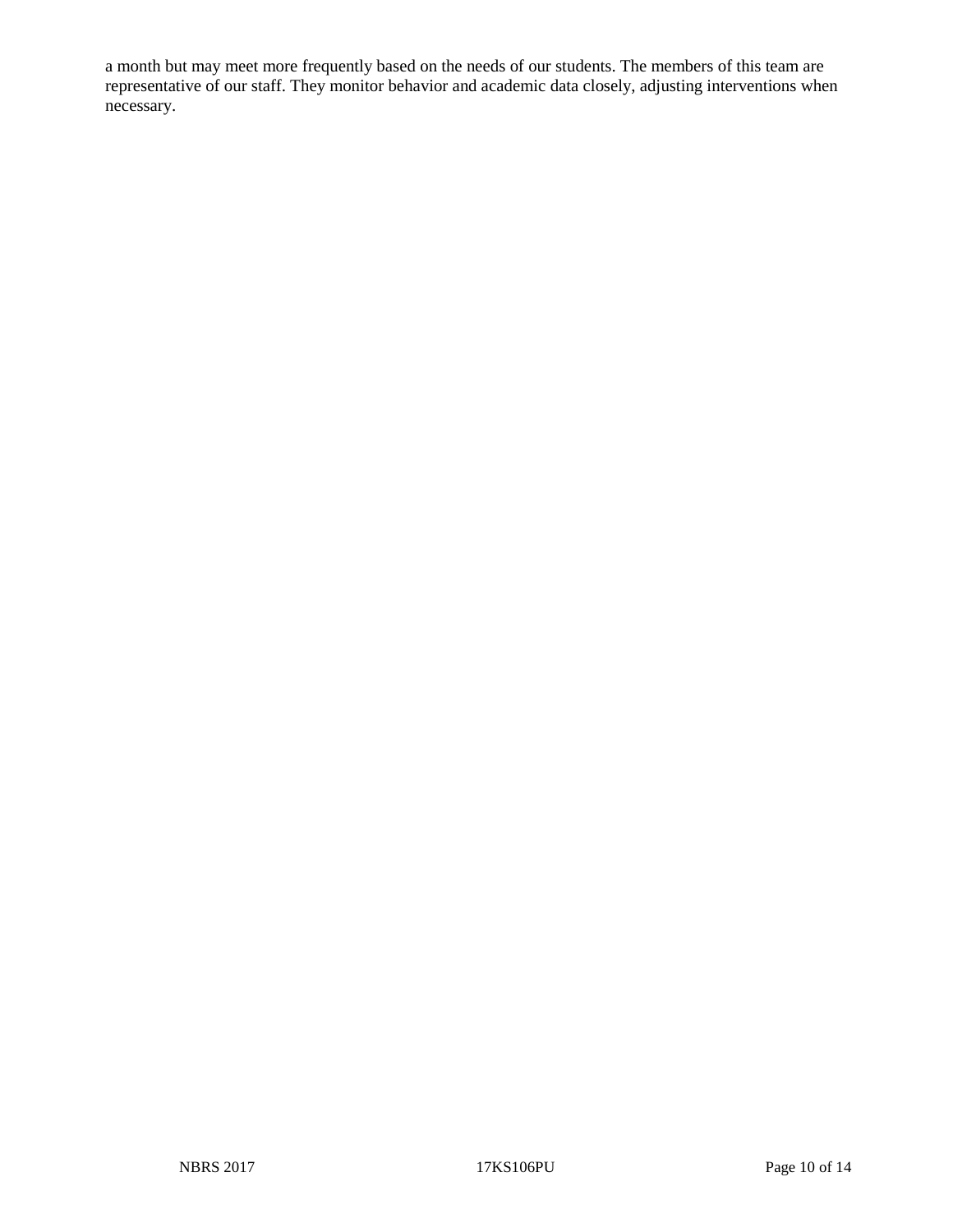# **1. School Climate/Culture:**

Ruth Clark Elementary has a very positive culture. One comment we hear quite often from our families and visitors is, "There is a noticeable difference at Ruth Clark from other schools when you walk in the doors." A strong, caring, structured environment that is safe, engaging and inviting is the foundation of our school. A Positive Behavior Interventions and Supports (PBIS) program is in place. We utilize the principles of Capturing Kids' Hearts (win their heart – win their mind). We identify expected and agreed upon behaviors with social contracts and are consistent with follow through. We help students learn to accept responsibility for their behaviors, affirming positive behaviors and offering alternatives for behaviors that do not align with expectations. We teach self-managing social skills and provide students opportunities to encourage and affirm others. Elementary students have little control over attendance. If students miss instruction, it impacts academic success. We motivate with positive incentives. We have "Perfect Attendance - One Month at a Time." Through this program, students receive certificates signed by the principal each month they have perfect attendance. We also have class wide "Spudtacular Attendance." When a class has perfect attendance enough times to complete Mr. Potato Head, they earn crazy sock day, or hat in the class day, or some other silly simple incentive of their choice that is meaningful to them. We have implemented Positive Office Referrals to recognize and affirm those wonderful behaviors of kindness, thoughtfulness, respect, integrity, grit etc. Students and staff can receive a positive referral from any staff member. The referred student or staff then visit with the principal for affirmation. The principal calls parents (yes, even staff) and praises the student to the parent asking if they also have time to affirm their child's behavior. The referred person signs their name to the "Positive Behavior Wall" and the principal writes a brief note about the person's behavior. This simple, inexpensive acknowledgement of positive behaviors has had a phenomenal impact on our culture. With this implementation, we have seen our office discipline referrals decline from sixty-two per year in 2013 to six this year. Because we no longer focus on discipline issues, we free up our staff and students to focus on academic excellence. We truly look for the positive in each other and find it. Teachers and staff feel welcomed and valued with our culture of positive affirmation. Written affirmations from student to student, student to staff, staff to student and staff to staff add to our positivity.

#### **2. Engaging Families and Community:**

Ruth Clark teachers are in communication with parents or guardians on a daily basis. Our prekindergarten and kindergarten utilize daily communication folders to discuss skills on which they are working, upcoming events, daily behavior and ways parents can assist their children. First through fifth grade students and teachers use daily agendas to communicate the same information. Parents look at these each night and sign off to acknowledge the communication. Ruth Clark has a PTO and Site Council. Parents are encouraged to join to provide feedback and be involved in school activities. Open House, at the start of the year, is a time of sharing information and expectations. PTO actively welcomes membership to their organization. During parent teacher conferences, parents sign a compact with agreed upon expectations and responsibilities of the teacher, student and parent. This helps create a united team effort and we refer back to this contract as needed. The Fun Run, which occurs in the fall and spring, encourages kindergarten and first graders to run a half mile. They set a goal and compete only against their personal best. Teachers and parents are welcome to run alongside them in support, encouragement and just plain enjoyment. Second through fifth graders and parent supporters run one mile during their event. We have used this activity to pay it forward and raise money for those in need. Our students have developed grit and perseverance, which transfers to academic efforts as well, and a stronger sense of worth. They take pride in their accomplishments.

Ruth Clark forms partnerships with several local businesses to support our efforts to educate children. These include but are not limited to Pizza Hut, Sonic, The Early Childhood Center, the fire department, Wal-Mart, Target and Walgreens. We work closely with the high school asking young adults to provide positive role models. Our students participate in activities that share their learning with families and the community through wax museums, invention fairs, art fairs etc. Parents and families attend these events to watch their students present their work. Throughout the year, we invite families to pastries with parents,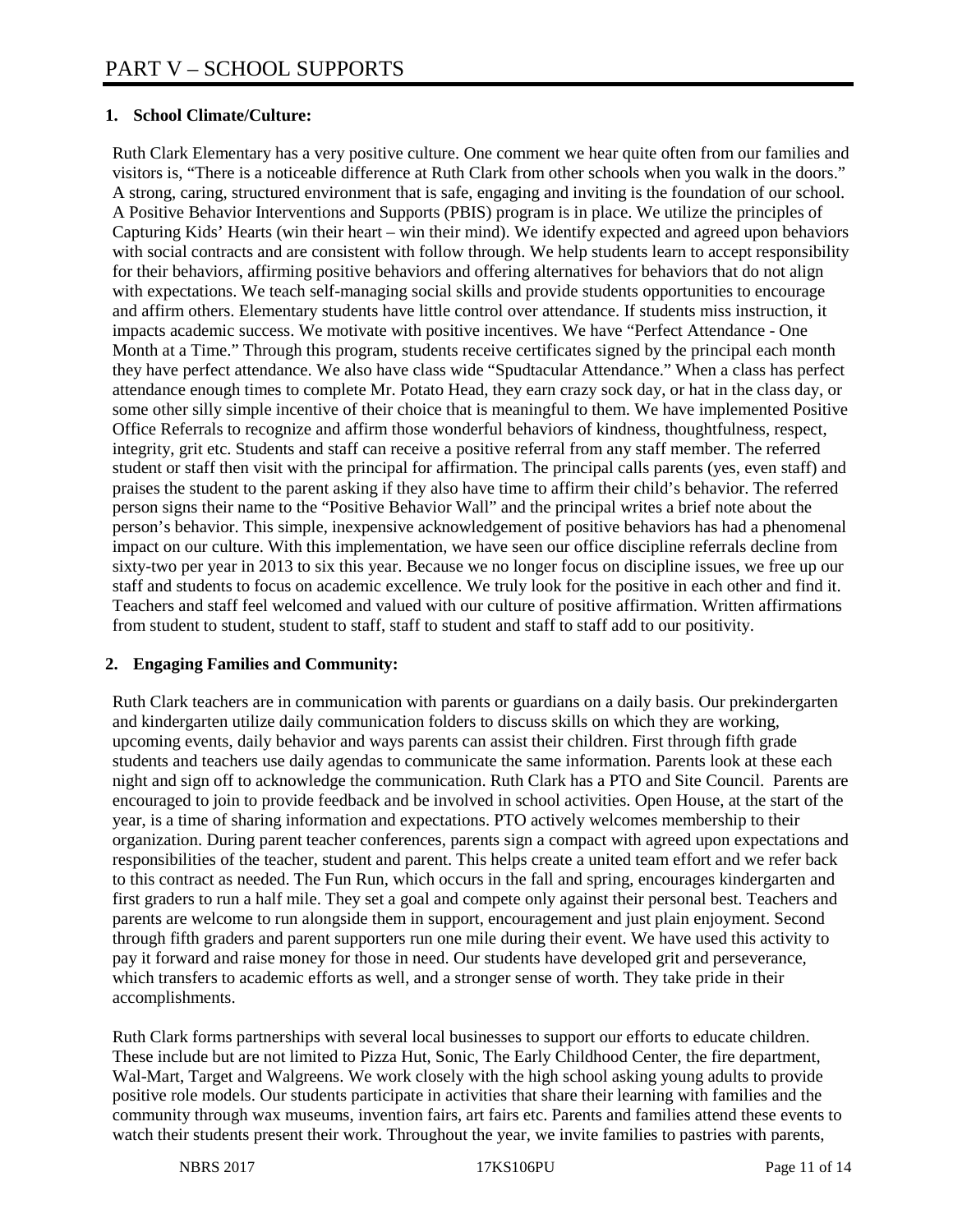lunch with grandparents, field days, music concerts, talent shows etc. We try to showcase student achievements as much as possible.

A student council allows students to have a voice in decisions made for the school. This active group participates in charitable fundraisers, helps share student ideas with the administrator, and fulfill leadership roles during school-wide activities.

#### **3. Professional Development:**

The leadership of USD 261 Haysville firmly believes in the necessity of a strong staff development program, so much so that our school system has its own Learning Center for our staff and invites surrounding districts to participate as well. The leadership at the district and building levels continually analyze data to identify areas of strengths and needs to plan staff development accordingly. The Learning Center brings in a diverse range of presenters to offer workshops on specific topics aligned with our standards and curriculum. The Learning Center also offers a two week "Summer Tech Camp" that draws a large attendance. During this camp, staff members from throughout the district share their knowledge and expertise with different types of technology.

The staff and leadership at Ruth Clark understand the relationship between effective staff development and student success. Staff development is ongoing for both paraprofessionals and certified staff alike and is standards and curriculum aligned. Data and data analysis play a critical role in our staff development decision-making process, looking for areas of need and intervening or enriching as quickly and effectively as possible. This is essential to our academic success.

Our Learning Facilitators are one of our master keys to the professional development at Ruth Clark. There is a district math facilitator shared between three elementaries and a learning facilitator assigned specifically to Ruth Clark. These people provide staff development where needed, be it in a one-on-one situation with a staff member that is struggling with a strategy or technique, meeting with teams in a professional learning community or training the entire staff on new instructional practices. The Learning Facilitators and administrator closely monitor the data to adjust trainings as necessary.

The staff at Ruth Clark possesses a plethora of knowledge and invests time to share this knowledge with their colleagues in both the building and district. Because of the excellence of staff in our building, one challenge we face is acclimating new employees to our relentless pursuit of excellence. Through a mentoring program, team collaboration and intensive, ongoing training, these staff members can soon meet the high level of instructional performance seen from the returning staff. The staff at Ruth Clark are definitely lifelong learners with a passion and focus dedicated to doing whatever is best for our students.

#### **4. School Leadership:**

The Ruth Clark principal is committed to empowering staff and students to become the best they can be. A focus on the development and practice of leadership skills means that certified and classified staff members are encouraged to participate in leadership academies sponsored by the school district. One question staff members hear often from Ruth Clark's principal is "How will this benefit students?" This question limits negativity and keeps the focus on the students served. The daily pledge recited by students and staff is, "If it is to be it is up to me, ten two letter words to live by!" Everyone is responsible to do his or her part. The principal leads by example and is willing to get down in the trenches and do whatever it takes to help all students succeed whether it is teach a class, empty the trash, delegate responsibilities, or provide the necessary resources.

The leadership teams in the building work like a well-oiled machine. The staff is the epitome of professionalism in work ethic and effort. These important skills are modeled and expected of students as well. Words like "it is not my job," or "I don't want to do this" are unheard. What you do hear a great deal is "how can I help this happen? What do you need from me?"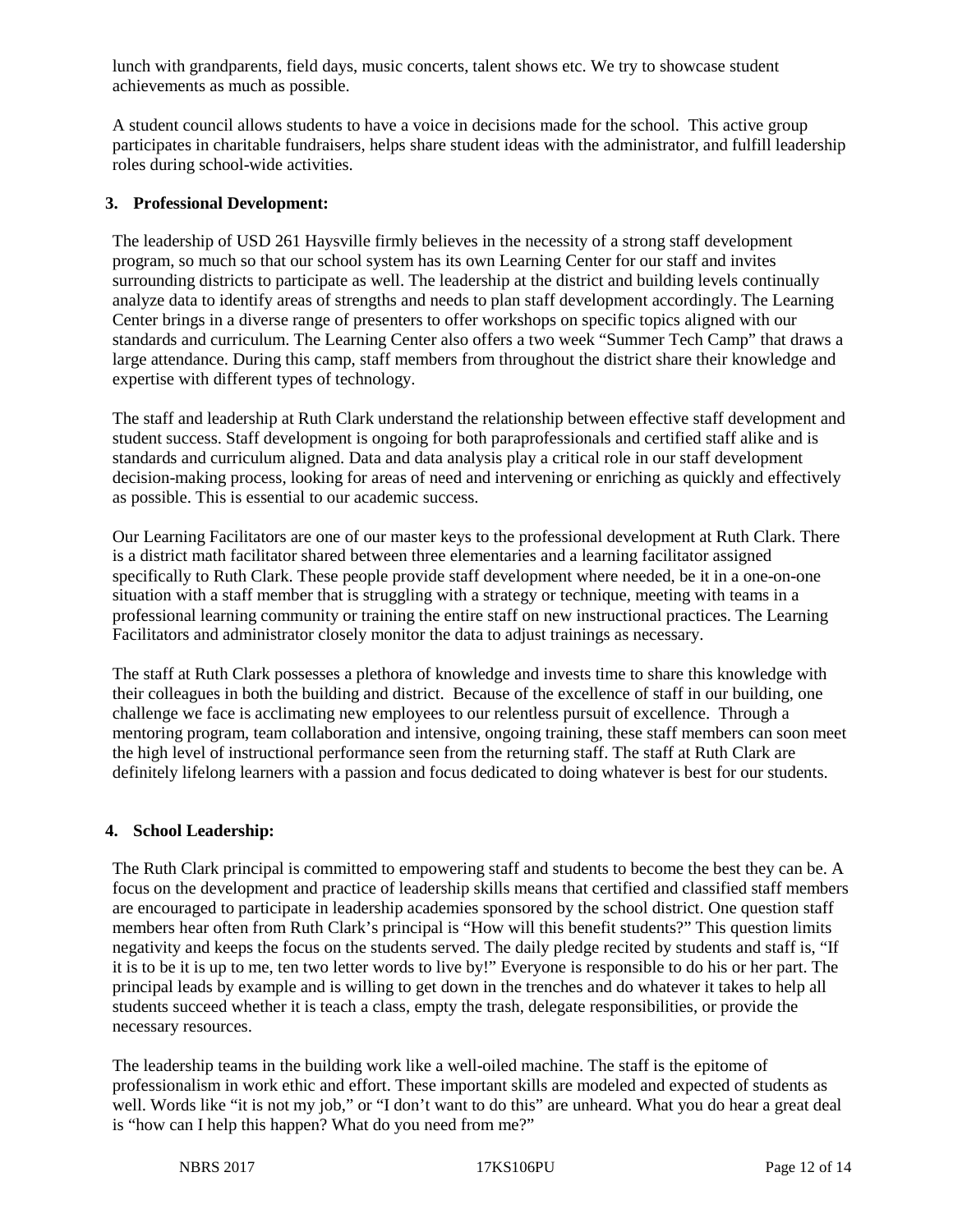Our CKH Process Champions team keeps affirmations in the forefront, finding new ways to let each individual know they are valued and appreciated. Our assessment leadership team prepares and informs the staff for upcoming assessments. Our Student Intervention Team helps facilitate our academic and functional behavior efforts which guides our staff development needs. These teams collaborate to ensure student success in all three of our designated areas: social/emotional, health/wellness and academic.

The principal and learning facilitator are the core leadership team for the building. The two conduct regular walk-throughs to set goals and provide feedback to staff. They work closely to ensure the fidelity and successful implementation of district initiatives and policies. They provide a caring support system and the necessary resources to enable everyone to perform their role to the best of their abilities. All of these people and committees collaborate to coordinate their efforts with one goal in mind "What is best for students!" Our high achievement is the result of great instruction, leadership, collaboration and high expectations balanced with the dedication and commitment of all stakeholders to give their best through determination, perseverance and hard work.